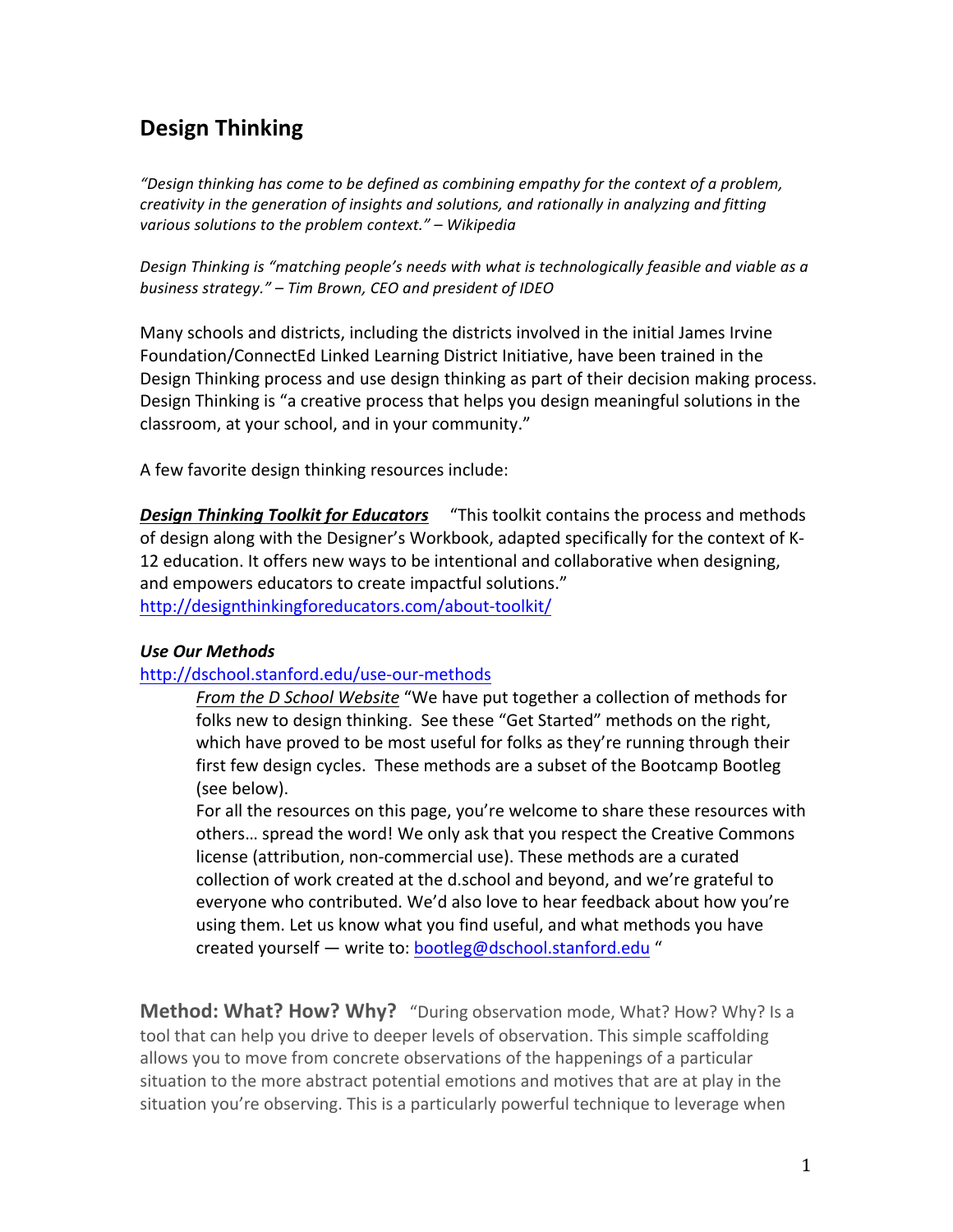analyzing photos that your team has taken into the field, both for synthesis purposes, and to direct your team to future areas of needfinding". http://dschool.stanford.edu/wp-content/themes/dschool/method-cards/what-whyhow.pdf

**Method: Interview Preparation** - Includes Why prepare for an interview, Brainstorming questions, identifying and ordering themes, and refining questions http://dschool.stanford.edu/wp-content/themes/dschool/method-cards/interviewpreparation.pdf

# **Method: Interview for Empathy**

Includes: Why interview? How to interview (Ask why; Never say "usually" when asking a question; encourage stories; look for inconsistencies; listen to nonverbal cures/ don't be afraid of silence; don't suggest answers to your questions; ask questions naturally don't ask binary questions; only ten words to a question; only ask one question at a time, one person at a time; Make sure you're prepared to capture. ("Always interview in pairs. If this is not possible, you should use a voice recorder  $-$  it is impossible to engage a user and take detailed notes at the same time.") http://dschool.stanford.edu/wpcontent/themes/dschool/method-cards/interview-for-empathy.pdf

**Method: Extreme Users** "Designers engage with users (people!) to understand their needs and gain insights about their lives. We also draw inspiration from their workarounds and frameworks. When you speak with and observe extreme users, the needs are amplified and their work-arounds are often more notable. This helps you pull out meaningful needs that may not pop when engaging with the middle of the bell curve. However, the needs that are uncovered through extreme users are often also needs of a wider population. " http://dschool.stanford.edu/wp-content/themes/dschool/methodcards/extreme-users.pdf

**Method: Empathy Map**: Includes: Why use an empathy map : An Empathy Map is one tool to help you synthesize your observations and draw out unexpected insights." How to use an empathy map – Unpack: Create a four quadrant layout on paper or a whiteboard. Populate the map by taking note of the following four traits of your user as you review your notes, audio, and video from your fieldwork. SAY: What are some quotes and defining words your user said? DO: What actions and behaviors did you notice? THINK: What might your user be thinking? What does this tell you about his or her beliefs? FEEL: What emotions might your subject be feeling? IDENTIFY!NEEDS…. IDENTIFY INSIGHTS... http://dschool.stanford.edu/wp-content/themes/dschool/method-cards/empathymap.pdf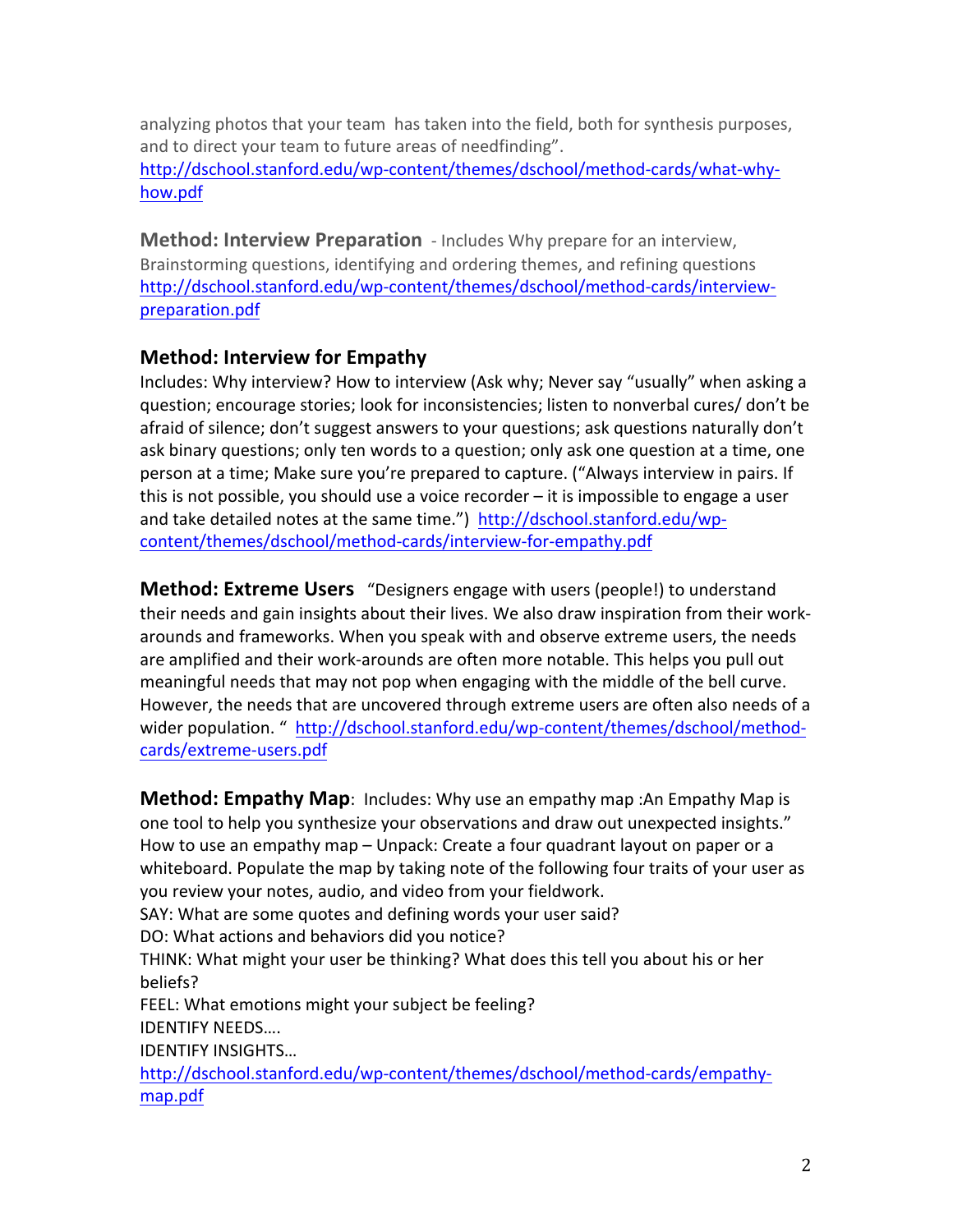**Method: Why-How Laddering** Includes: WHY why-how Ladder AND HOW to whyhow ladder "As a general rule, asking 'why' yields more abstract statements and asking 'how' yields specific statements." http://dschool.stanford.edu/wpcontent/themes/dschool/method-cards/why-how-laddering.pdf

**Method: Point-of-View MadLib** Includes: WHY use a POV madlib and HOW to use a POV madlib http://dschool.stanford.edu/wp-content/themes/dschool/methodcards/point-of-view-madlib.pdf

**Method: Stoke** Includes: WHY stoke, HOW to Stoke, plus some sample Stoke activities: Category, Category, die!; Sound Ball; "Yes, Let's" http://dschool.stanford.edu/wpcontent/themes/dschool/method-cards/stoke.pdf

**Method: Brainstorming** Includes: Brainstorming Rules (One Conversation at a Time, Go for Quantity, Headline!, Build on the Ideas of Others, Encourage wild ideas, Be Visual, Stay on Topic, Defer Judgment – NO Blocking; WHY Brainstorm; How to Brainstorm http://dschool.stanford.edu/wp-content/themes/dschool/methodcards/brainstorm-rules.pdf

**Method:'Facilitate'a'Brainstorm**!!!!!Includes:!WHY!facilitate!a!brainstorm;!HOW!to! facilitate brainstorm – Energy, Constraints, Space http://dschool.stanford.edu/wp-content/themes/dschool/method-cards/facilitate-abrainstorm.pdf

**Method: Selection** Includes: WHY Brainstorm selection is important; HOW to select; plus samples of different selection techniques, including: post-it voting, , bingo selection method....the four categories method ...Carry forward multiple ideas into prototyping. http://dschool.stanford.edu/wp-content/themes/dschool/method-cards/selection.pdf

**Method: Prototype for Empathy** Includes: WHY prototype for empathy AND HOW to prototype for empathy http://dschool.stanford.edu/wpcontent/themes/dschool/method-cards/prototype-for-empathy.pdf

**Method: Prototype to Test** Includes: WHY Prototype to Test, HOW to prototype to test, Some tips for prototyping to test: Start Building, Don't Spend too Long on one prototype, Build with the user in mind, ID a variable http://dschool.stanford.edu/wp-content/themes/dschool/method-cards/prototype-totest.pdf

**Method: Storytelling** Includes: WHY Storytelling over other forms of communication; HOW to design a story, including What's the point?, Be Authentic, Character-Driven, Dramatic Action, Details, Design Process is a Built in Story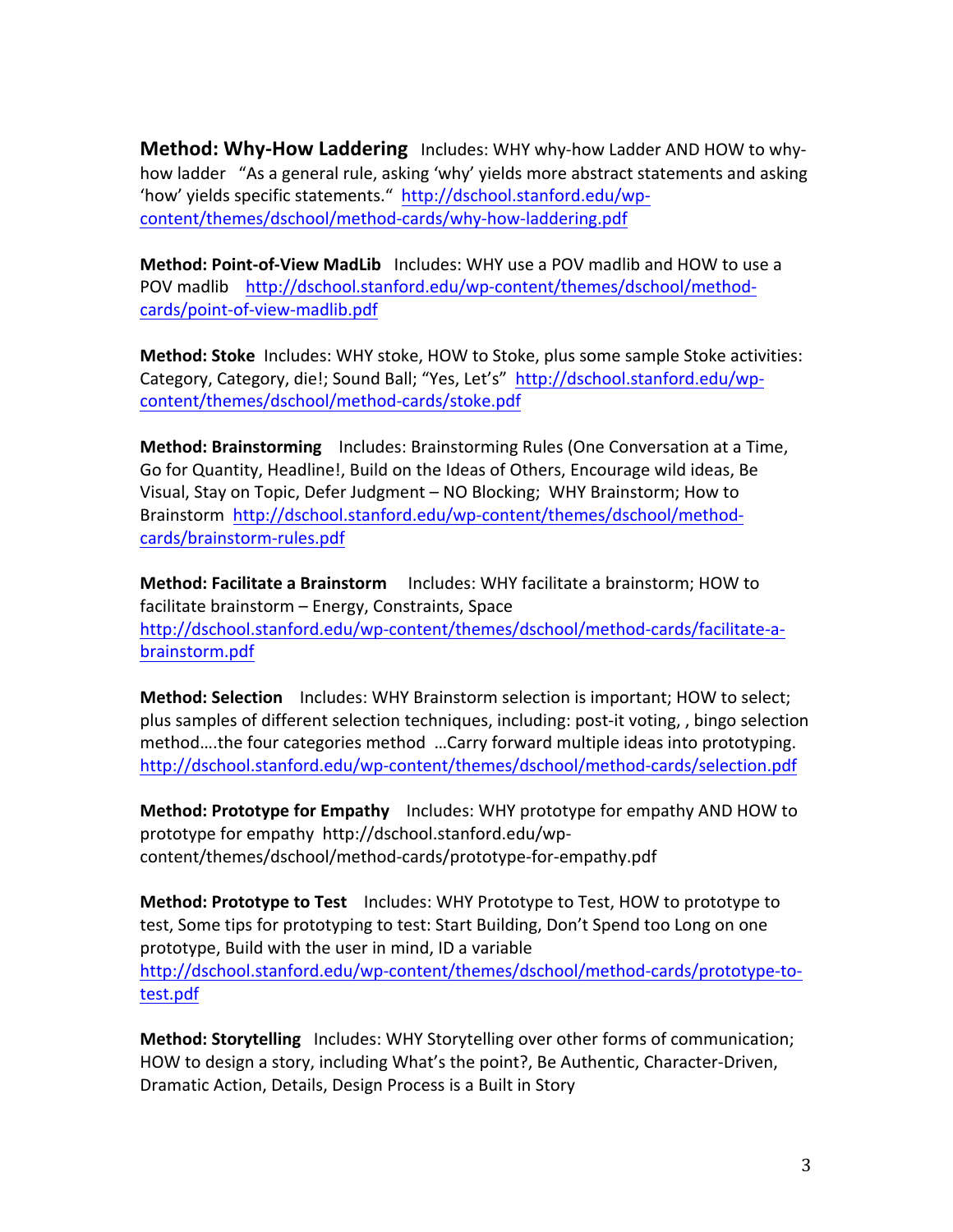**Method: I Like, I Wish, What If** Includes: WHY use I Like, I Wish, What if AND HOW to use I Like, I Wish, What if? "Designers rely on personal communication and, particularly, feedback, during design work. You request feedback from users about your solution concepts, and you seek feedback from colleagues about design frameworks you are developing. Outside the project itself, fellow designers need to communicate how they are working together as a team. Feedback is best given when I-statements." "The third option, "What if..." has variants of "I wonder..." and "How to...". Use what works for your team."

http://dschool.stanford.edu/wp-content/themes/dschool/method-cards/i-like-i-wishwhat-if.pdf

# *MIXTAPES:'FOUR@HOUR'DESIGN'SPRINTS'WITH'YOUR'TEAM'*

We've created three different "mixtapes" that provide step-by-step instructions on how to use some of our methods in sequence over the course of a half-day working session — these are a great resource if you're trying to figure out how to fit several design thinking methods together under an overarching objective like getting to new ideas, getting to insights, or getting to a prototype.

**CHART A NEW COURSE: PUT DESIGN THINKING TO WORK** If you just ran the d.gift crash course, we hope you and your team found it to be a valuable experience, and you're excited about doing more design thinking. If so, you are likely asking yourself how to maintain the momentum and integrate a design approach into your work.

Well, guess what? WE MADE YOU A MIXTAPE (Three actually. We stayed up all night!) Each is a different way to advance your project  $-$  think of them as a soundtrack for your next journey!

Choose one of them to help you immediately bring design thinking into your real-life challenges. Each mixtape will guide you through half a day of design thinking work. Plan to advance your project more in this half day than you might in a typical week. In the spirit of bias-toward-action, get started now while you've still got your dancing

shoes on.

## Start here:

Think about a challenge you and your team are facing. Ask yourself what you need to do more of to advance this project. Then choose one of these three mixtapes:

- **UNDERSTAND Mixtape: Discovering insights via human engagement** http://dschool.stanford.edu/wp-content/uploads/2012/02/understand-mixtapev8.pdf
- **EXPERIMENT Mixtape: Advancing your solution via prototyping**
- **IDEATE Mixtape: Generating unexpected ideas via reframing your challenge**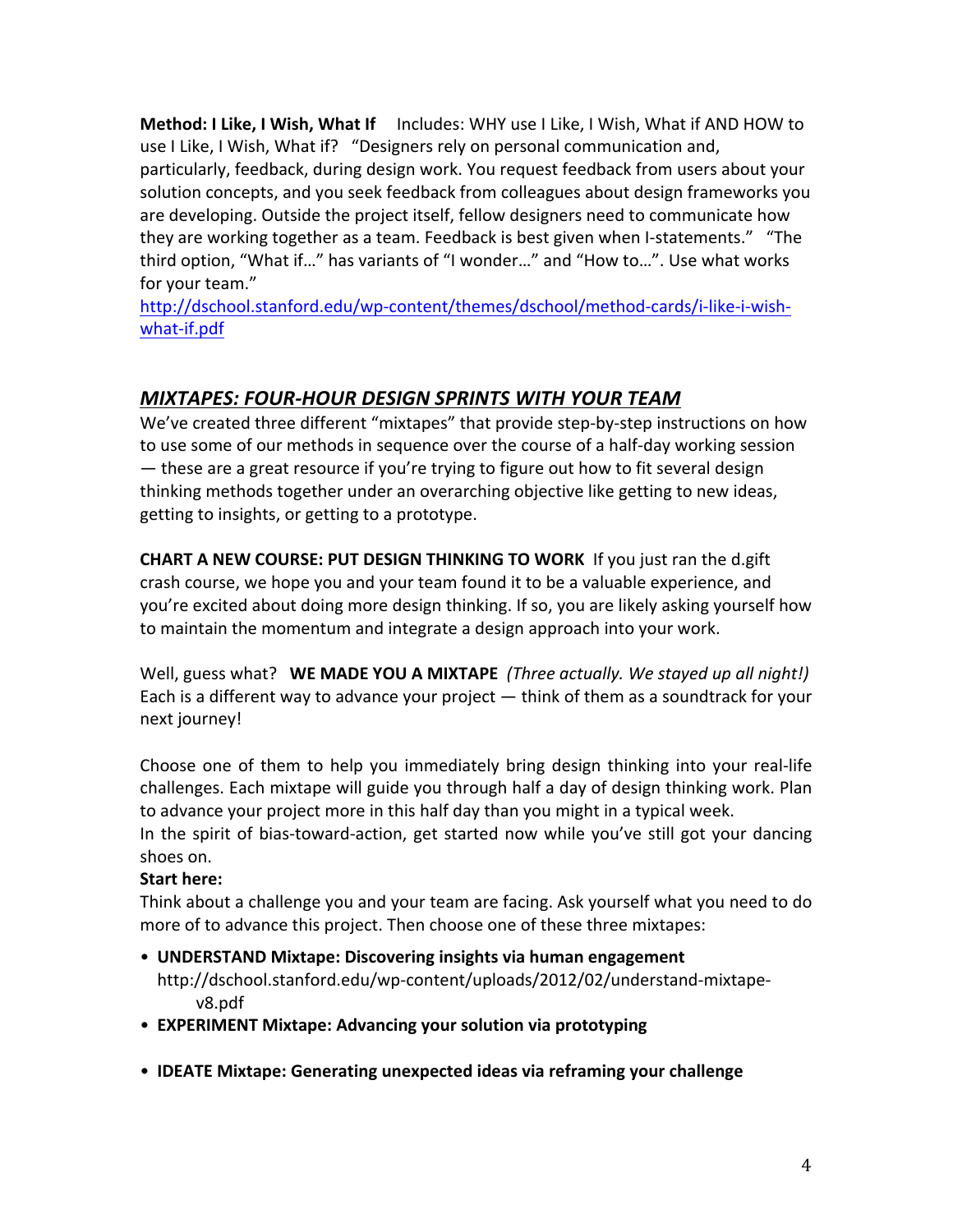# **THE'BOOTCAMP'BOOTLEG''**

http://dschool.stanford.edu/wpcontent/uploads/2011/03/BootcampBootleg2010v2SLIM.pdf

"The Bootcamp Bootleg is an overview of some of our most-used tools. The guide was originally intended for recent graduates of our Bootcamp: Adventures in Design Thinking class. But we've heard from folks who've never been to the d school that have used it to create their own introductory experience in design thinking. The Bootcamp Bootleg is more of a cook book than a text book, and more of a constant work in-progress than a polished and permanent piece. This resource is free for you to use and share – and we hope you do. You can download the entire Bootcamp Bootleg at http://dschool.stanford.edu/wp-content/uploads/2011/03/METHODCARDS2010v6.pdf

"This compilation is intended as an active toolkit to support design thinking practice. This guide is not just to read – go out in the world and try these tools yourself. In the following pages, we outline each mode of a human centered design process, and then describe dozens of specific methods to do design work. These process modes and methods provide a tangible toolkit which supports the seven mindsets ...that are vital attitudes for a design thinker to hold."

# **D.'MINDSETS'**

## FOCUS ON HUMAN VALUES

Empathy for the people you are designing for and feedback from these users is fundamental to good design.

## SHOW DON'T TELL

Communicate your vision in an impactful and meaningful way by creating experiences, using illustrative visuals, and telling good stories.

## **CRAFT CLARITY**

Produce a coherent vision out of messy problems. Frame it in a way to inspire others and to fuel ideation.

## **EMBRACE EXPERIMENTATION**

Prototyping is not simply a way to validate your ida; it is an integral part of your innovation process. We build to think and learn.

## BE MINDFUL OF PROCESS

Know where you are in the design process, what methods to use in that stage, and what your goals are.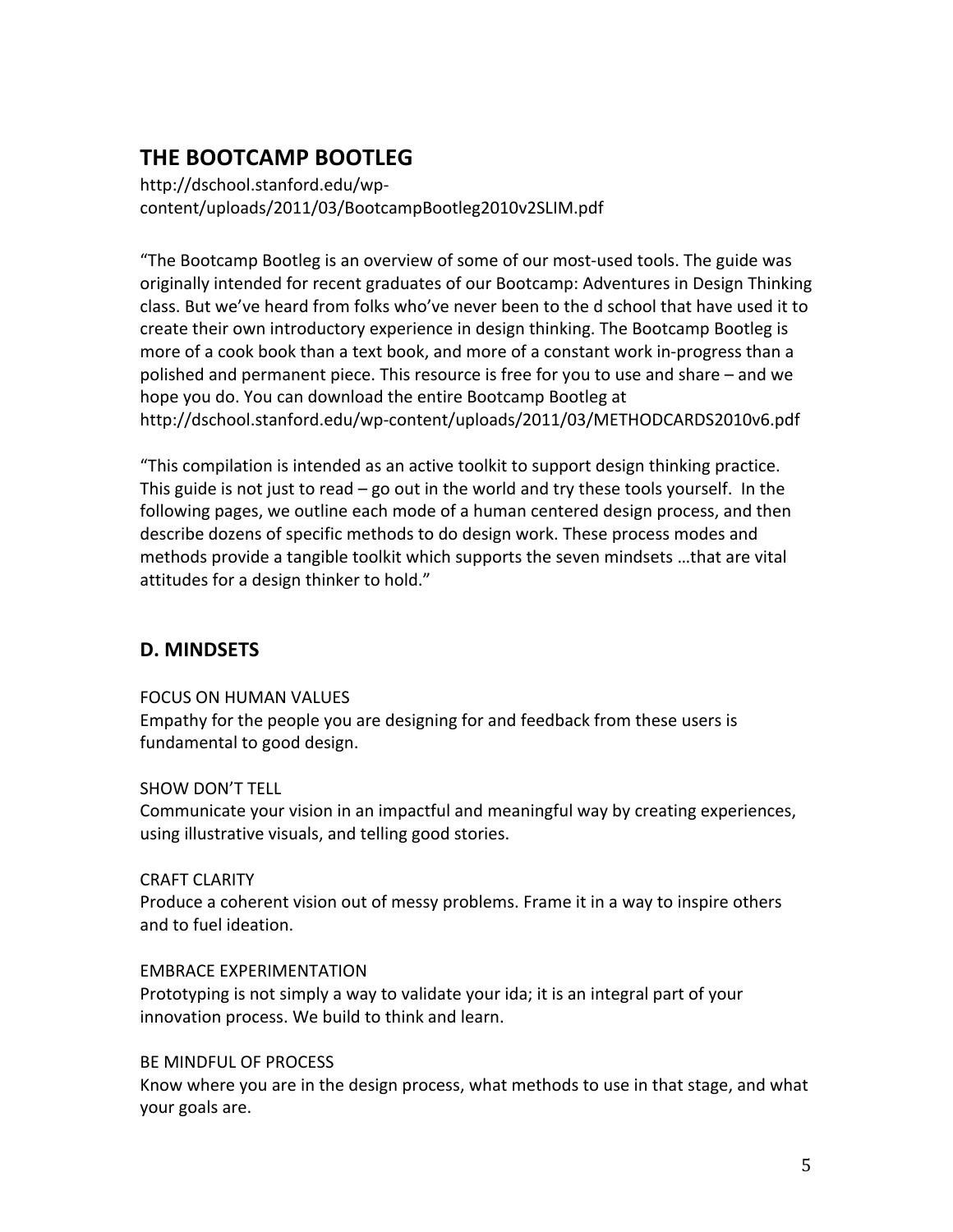#### **BIAS TOWARD ACTION**

Design thinking is a misnomer; it is more about doing than thinking. Bias toward doing and making over thinking and meeting.

RADICAL!COLLABORATION

Bring together innovators with varied backgrounds and viewpoints. Enable breakthrough insights and solutions to emerge from the diversity. MODES OF THE DESIGN PROCESS

#### **D.'MODES'**

MODE: EMPATHIZE WHAT Is the empathize mode Empathy is the foundation of a human-centered design process. To empathize, we: Observe. View users and their behavior in the context of their lives. Engage. Interact with and interview users through both scheduled and short "interviews." Immerse. Experience what your user experiences.

WHY empathize

MODE: DEFINE WHAT is the define mode? WHY define?

MODE: IDEATE WHAT is the ideate mode? Why Ideate?

MODE: PROTOTYPE What is the Prototype mode? WHY do we Prototype?

MODE: TEST What is the test mode? WHY test?

#### **D.'METHODS**

METHOD CARDS Method: Assume a Beginner's Mindset Method: What? How? Why? Method: User Camera Study Method: Prepare for an Interview Why prepare for a n interview? How to prepare for an interview

Method: Interview for Empathy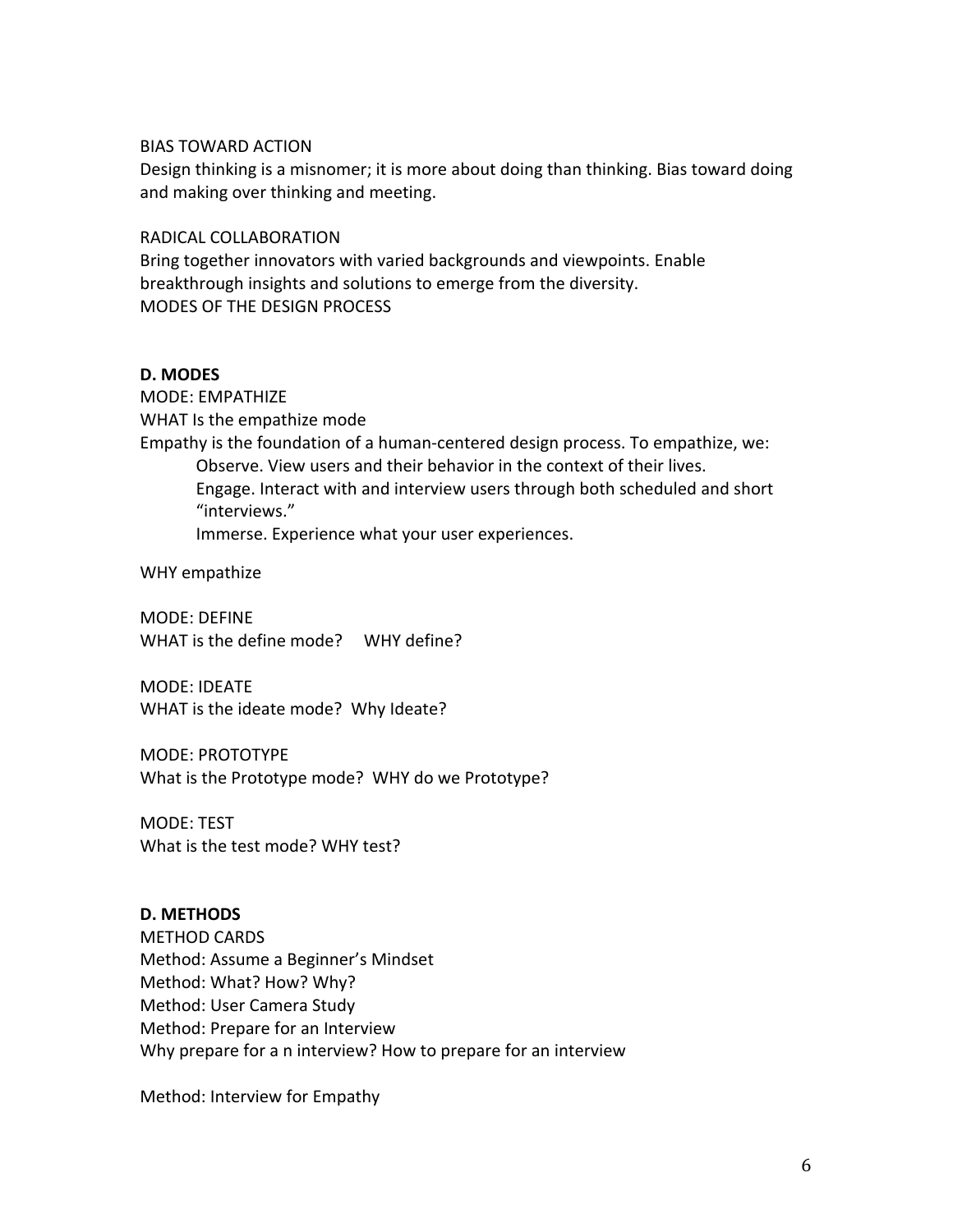Method: Extreme Users Method: Analogous Empathy Method: Story Share-and-Capture Method: Saturate and Group Method: Empathy Map Method: Journey Map Method: Composite Character Profile Method: Powers of Ten Method: 2x2 Matrix Method: Why-How Laddering Method: Point-of-View Madlib Method: Point-of-View Analogy Method: Point-of-View Want Ad Method: Critical Reading Checklist Method: Design Principles Method: "How Might We" Questions Method: Stoke Method: Brainstorming Method: Facilitate a Brainstorm Method: Selection Method: Bodystorming Method: Impose Constraints Method: Prototype for Empathy Method: Prototype to Test Method: Testing with Users Method: Prototype to Decide Method: Identify a Variable Method: User-Driven Prototyping Method: Wizard of Oz Prototyping Method: Feedback Capture Grid Method: Storytelling Method: Shooting Video Method: Video Editing Method: I Like, I Wish, What If

## *Design'Project'Zero:'A'90@Minute'Activity'*

http://dschool.stanford.edu/use-our-methods/design-project-zero-a-90-minuteexperience/

# *Virtual'Crash'Course'(video'facilitation'that'leads'the'*

*group)* !!http://dschool.stanford.edu/dgift/ "A 90-minute video-led cruise through our methodology"